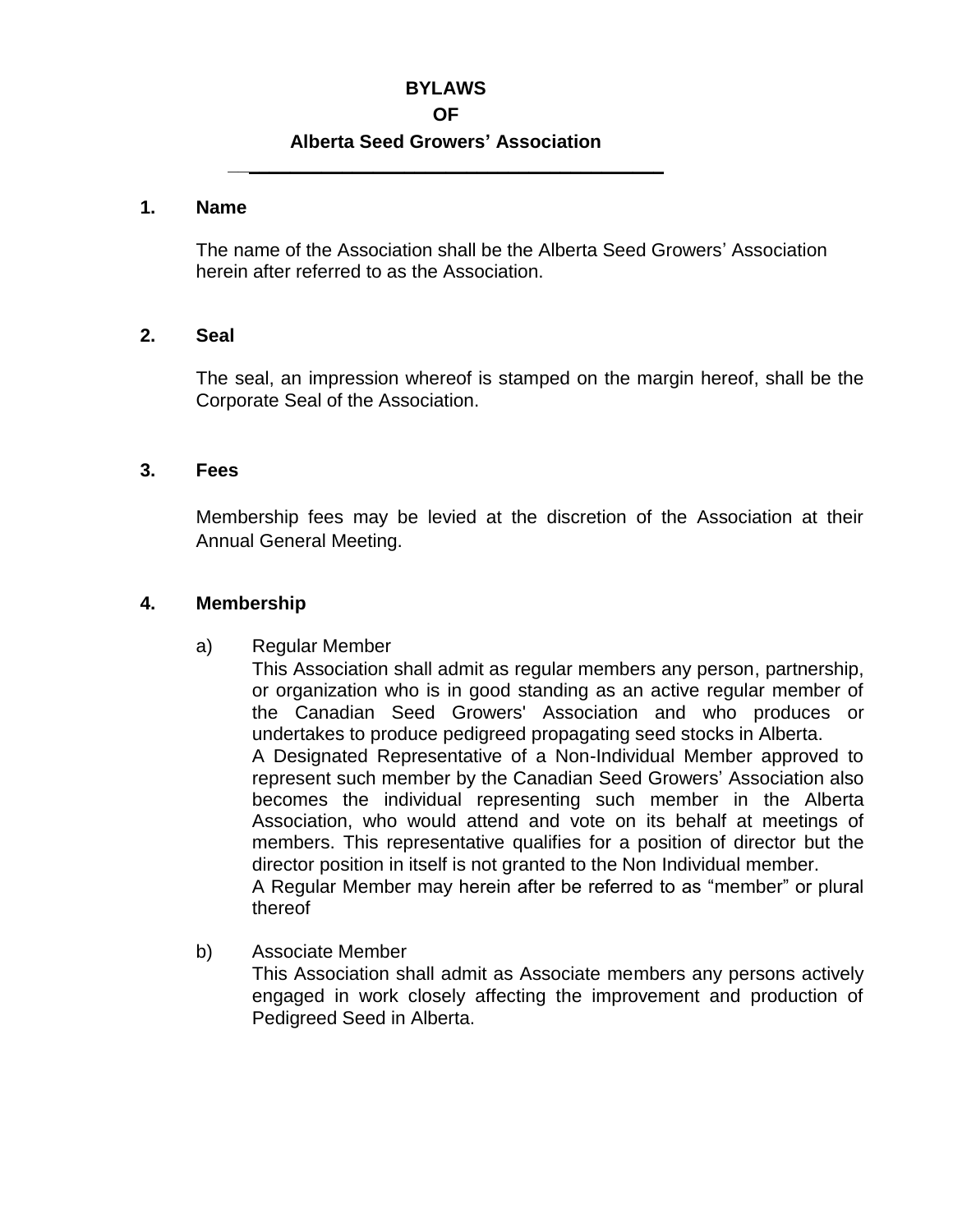c) Honorary Member

The Directors may by a majority vote, present to the Annual General Meeting, any person who rendered distinguished service to the provincial organization as an Honorary Member.

# **5. Duties of Membership**

It shall be the duty of any member who is producing any plant propagating stocks for pedigree status:

- a) To comply with all the regulations and bylaws of the Canadian Seed Growers' Association
- b) To conform at all times to the bylaws of the Association.
- c) To give notice in writing to the Board through its Secretary of any wish to withdraw from membership.
- d) To maintain a current position on any fees or dues. If any member is in arrears for fees or assessments for any year, such member shall be automatically suspended at the expiration of six months from the end of such year and shall thereafter be entitled to no membership privileges or powers in the Association until any outstanding fees are paid.
- e) To expel from membership any member for any cause which the Association may deem reasonable, by a majority vote of members of the Association in good standing, at an Annual General Meeting.

## **6. Meetings of Members**

- a) The Association shall hold an Annual General Meeting at a time and place to be designated by the Board. Notice in writing to the last known address of each member shall be mailed 30 calendar days prior to the date of the meeting.
- b) A Special General Meeting may be called to deal with urgent business which cannot wait until the next regular meeting, which shall be by letter to the last known address of each member, delivered eight days prior to the meeting. Such meetings shall be convened by the Executive Committee or by written requisition of not less than 20 percent (20%) of voting members, which requisition will state the purpose for which the meeting is desired, and shall be held at such date, time and place in Alberta as the Executive shall determine.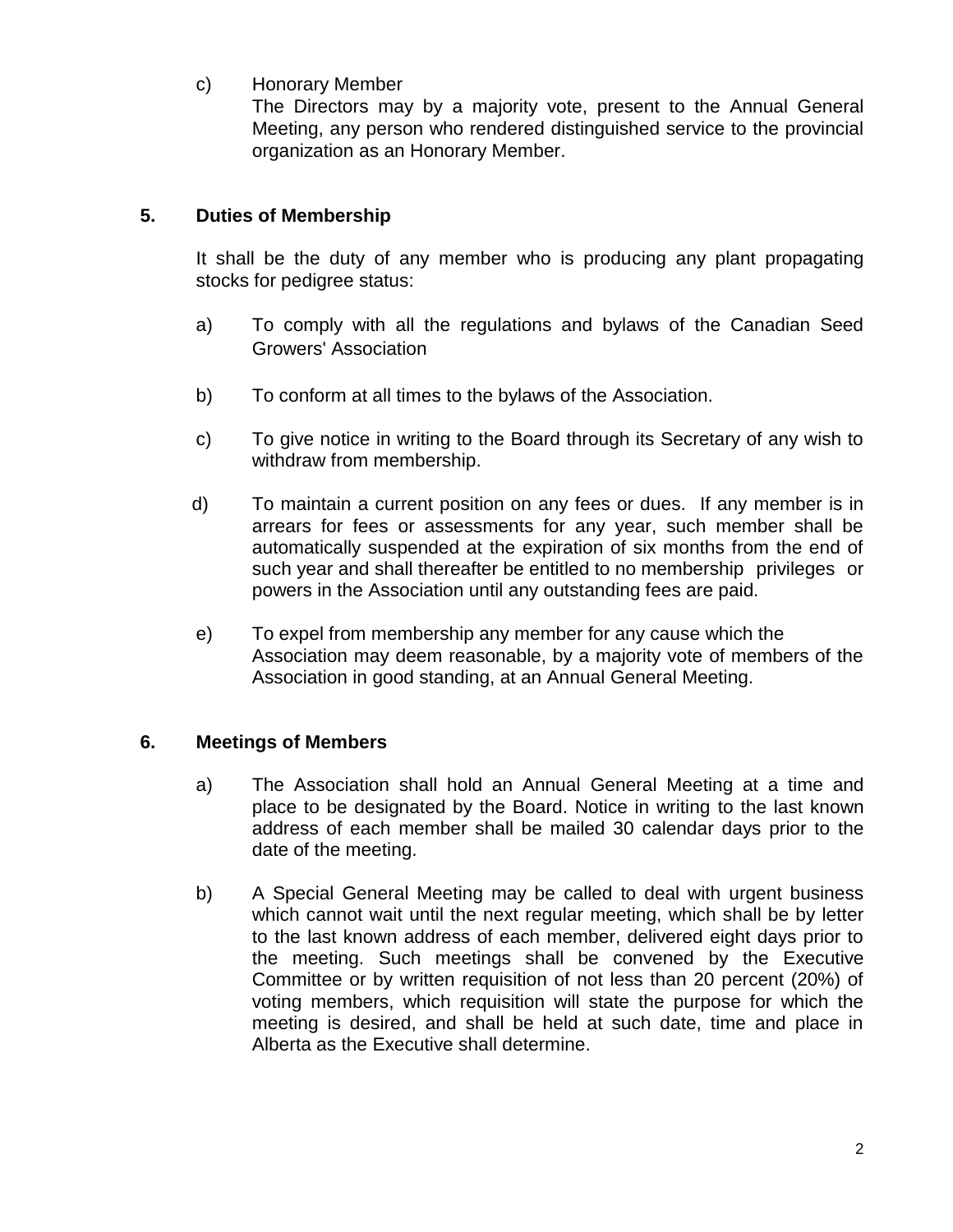- c) Failure of a member to receive notification of a meeting will not invalidate any proceedings taken thereat.
- d) Fifteen members shall constitute a quorum at any meeting.
- e) Any member who has not withdrawn from membership nor has been suspended nor expelled as herein provided shall have the right to vote at any meeting of the Association.
- f) There will be no voting by proxy at meetings of members.

# **7. Powers and Rules of Order**

The powers and rules of order and procedure at all meetings shall be as provided in the bylaws. In cases where these governing bylaws are silent the Association will refer to published Rules as agreed upon by those in attendance, for clarification on meetings procedures and/or rules of order.

# **8. Board of Directors**

- a) The Board of Directors shall consist of: the immediate Past President and six Provincial Grower Directors. Up to two National Grower Directors according to the criteria of the National Association. And one National Director appointed by the Minister of Agriculture of the province of Alberta.
- b) The term of office of the Provincial Directors shall be for two years. One half of the director positions are filled each year. *A director position may be filled for a one year term to avoid a situation of more than half of the board positions being open for election in any future year.* Retiring directors shall be eligible for re-election.
- c) The term of office of the National Director shall be two years. The Alberta National Grower Directors shall be elected in alternating years at the Annual General Meeting. A director position may be filled for a one year term to establish alternating terms. Retiring directors shall be eligible for re-election.
- d) A candidate for nomination for Provincial or National Director shall be an active individual Regular Member and have at least four consecutive years of membership in the Association immediately prior to nomination.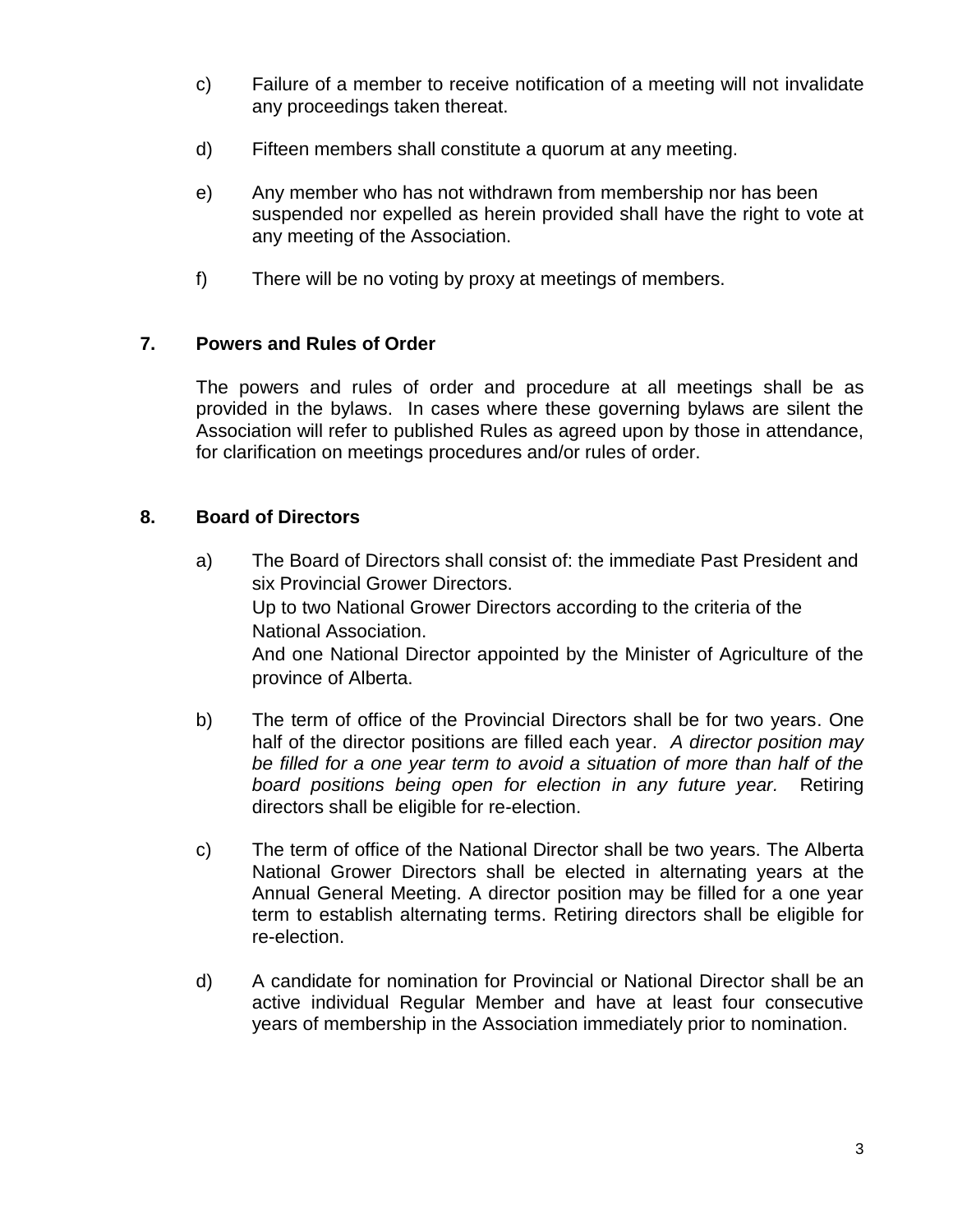- e) A Provincial or National Director of the Association shall cease to hold office if membership in the Association is not maintained.
- f) The Board may make appointments to fill unexpired terms of office.
- g) The Directors shall elect annually from their number a President and a Vice-President.
- h) The Directors and Officers of the Association are indemnified and saved harmless out of the Association except such costs, charges or expenses as are occasioned by the Director and Officer's own willful neglect or default.
- i) Any director or officer of the Association, upon a majority vote of all members in good standing at an annual meeting, may be removed from office for any cause which the Association may deem reasonable.
- j) The Association and/or its Board of Directors may by special resolution, (where a  $\frac{3}{4}$  majority vote is required) remove any director before the expiration of their period of office, and may by an ordinary resolution (passed by a simple majority) appoint another person in their stead; the person so appointed shall be subject to retirement at the same time as if they had become a director on the day on which the director in whose place they are appointed, was last elected a director.
- k) An elected board member shall represent the best interests of the Association and its members as an individual and not as a company, association or affiliate.

## **9. Duties of the Board of Directors**

- a) Board of Directors, Executive Committee or Board, shall mean the Board of Directors of the Association.
- b) The Board shall, subject to the bylaws or directions given it by majority vote at any meeting properly called and constituted, have full control and management of the affairs of the Association.

## **10. Meetings of the Board**

a) Meetings of the Board shall be held as often as may be required, but at least once every three months, and shall be called by the President.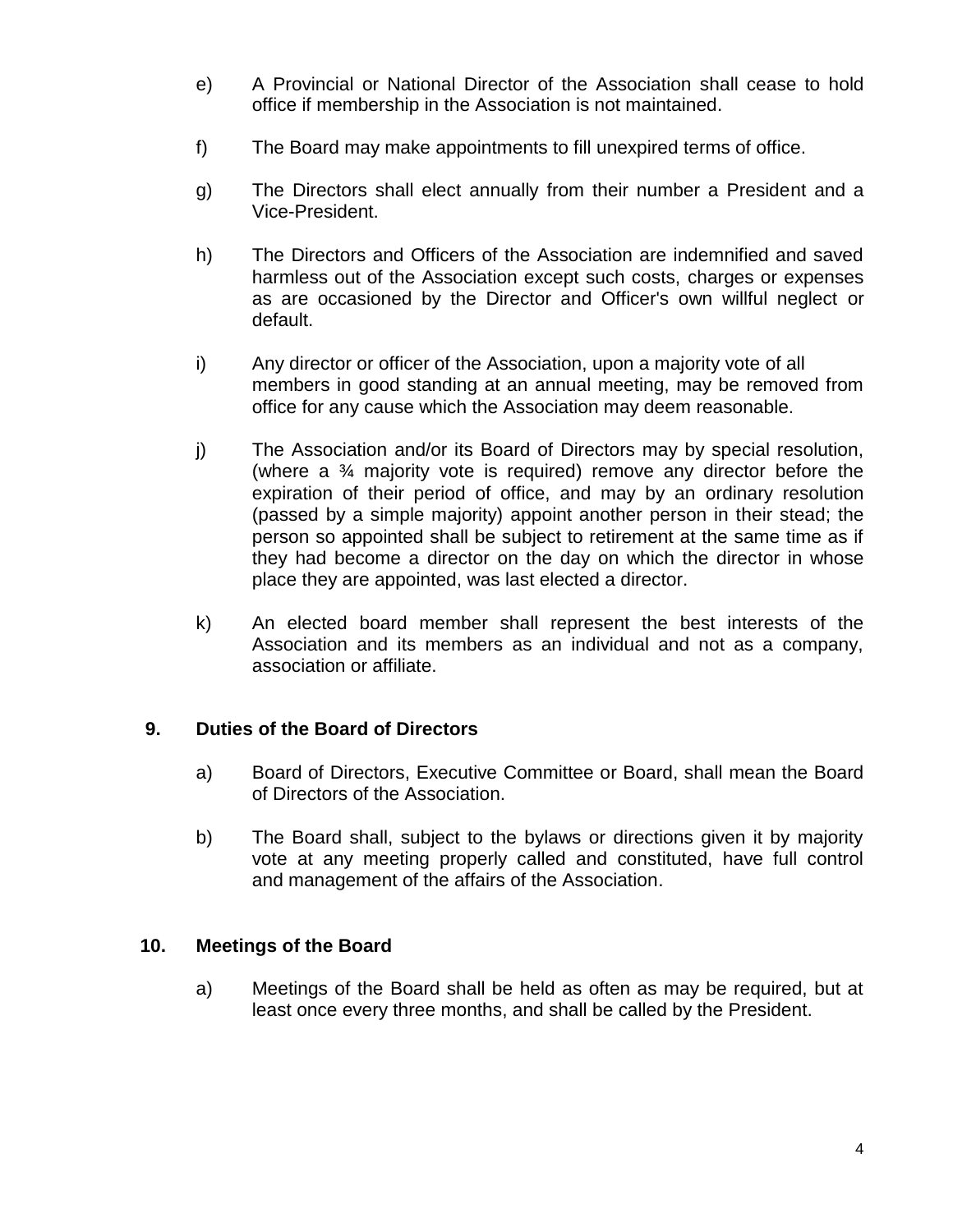- b) Notice of meetings of the Board may be made verbally at a meeting of members of the Association, or may be mailed, faxed or transmitted electronically to each member of the Board at least 14 calendar days prior to the date named for holding of the meeting. Notice shall be deemed to be properly given if mailed, faxed or transmitted electronically to each director at the last known address appearing on the books the Association.
- c) A special meeting of the Board may be called on the instructions of any two directors thereof provided they request the President in writing to call such meeting, and state the business to be brought before the meeting.
	- i) Special Meetings of the Board shall be called by 10 calendar days' notice in writing mailed to each director or by three calendar days' notice to each director by telephone, email, fax letter or other electronic transmission. Or earlier if agreed to by all.
	- ii) A Special Meeting of the Board may be held in person, or by Virtual Meeting (teleconference, video conference, mail, fax or e-mail) provided, however, that any business transactions at such meeting shall be ratified at the next regularly called meeting of the Board; otherwise they shall be null and void.
- d) A simple majority shall constitute a quorum.
- e) There will be no voting by proxy at Board meetings.

## **11. Remuneration**

- a) Directors & Officers may be reimbursed for expenses incurred by them on the business of the Association as authorized by the Executive.
- b) Directors & Officers may receive remuneration for services rendered by them to the Association as authorized by the Executive.

# **12. Travelling Expenses**

The directors and officers of the Association shall be entitled to travelling expenses, necessarily incurred by them while on the business of the Association. The directors and officers of the Association may authorize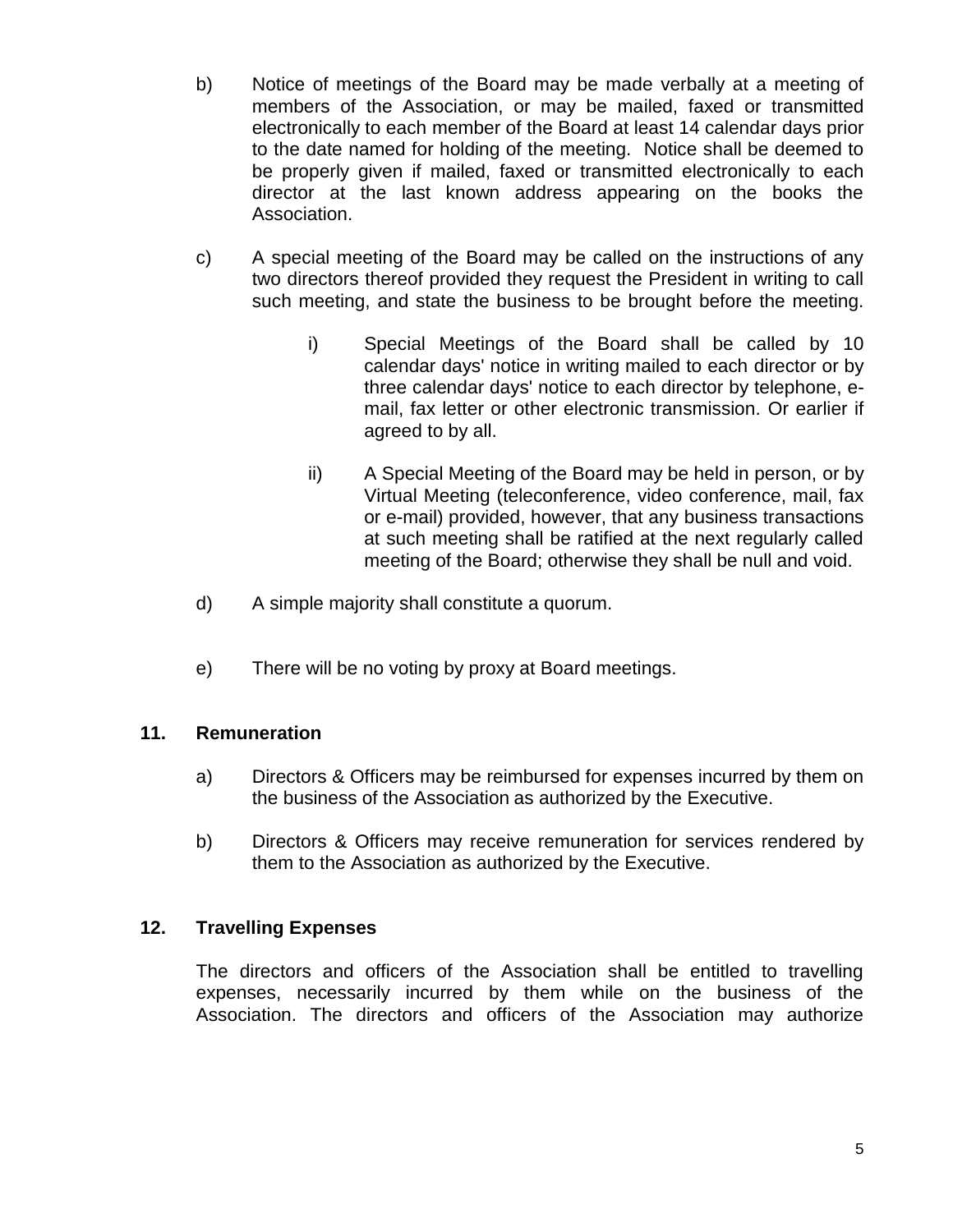payment of travelling expenses of any person invited in a consultative capacity to attend any meeting or function of the Association.

The Board shall set the rate of reimbursement for expenses incurred in Association business.

# **13. President**

The President, by virtue of the office held, shall be a member of all committees. The President shall, when present, preside at all meetings of the Association and of the Board. In the Presidents absence the Vice-President shall preside at any such meetings, and in the absence of both, a chairman shall be elected by the meeting to preside thereat.

# **14. Executive Committee**

- a) The Executive Committee shall consist of the immediate Past President, President, Vice-President and Secretary and/or Treasurer. The President and Vice President are elected by the board at a meeting of the Board following the annual general meeting.
- b) It shall be the duty of the Executive Committee to do such acts and things as are, by the by-laws, required to be done by it and, between meetings of the Board, to transact the business of the Association with respect to all such matters as are not specifically assigned to the Board of Directors by statute or by the by-laws. The Executive Committee is to report any such activities at each Board meeting.
- c) The Executive Committee shall meet at the call of the President at such times and places the President deems expedient.

# **15. Signing Officers**

All cheques, drafts or order for the payment of money, all notes, contracts, acceptances and bills of exchange, documents or any instruments in writing, requiring the signature of the Association, shall be signed by any two of the following officers: President, Vice President, Treasurer, or as designated by the executive and/or board of directors.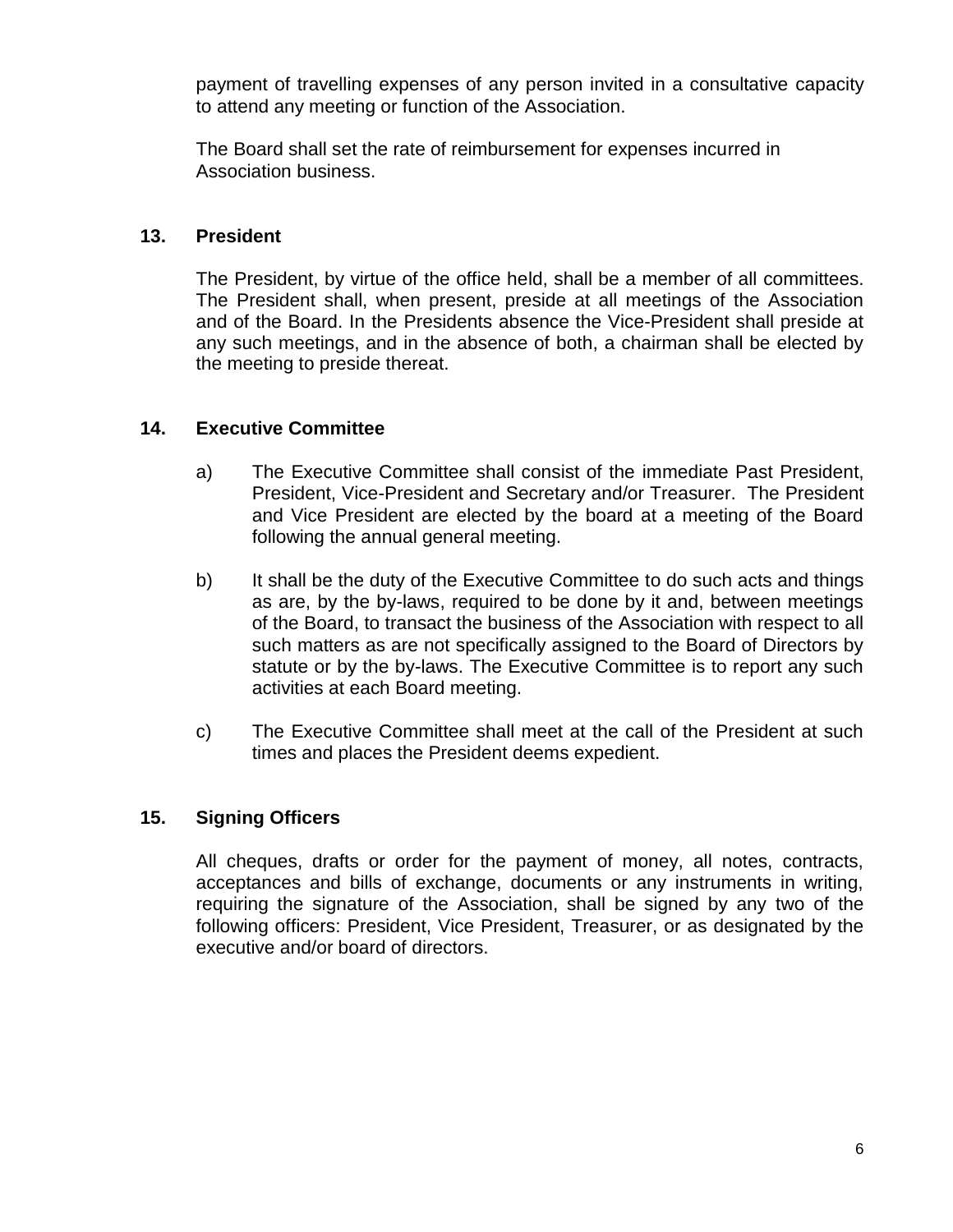# **16. Secretary**

- a) It shall be the duty of the secretary to attend all meetings of the Association and of the Board, and to keep accurate minutes of the same. The Secretary shall have charge of the Seal of the Association which whenever used shall be authenticated by the signature of the Secretary and the President, or, in the case of the death or inability of either to act, by the Vice President. In case of the absence of the Secretary, the Secretary's duties shall be discharged by such officer as may be appointed by the Board. The Secretary shall have charge of all the correspondence of the Association and be under the direction of the President and the Board.
- b) The Secretary shall also keep a record of all the members of the Association and their addresses send all notices of the various meetings as required, and shall collect and receive the annual dues or assessments levied by the Association, such monies to be promptly turned over to the Treasurer for deposit in a Financial Institution as hereinafter required.
- c) The Board shall appoint a Secretary.
- d) The term of office, remuneration and other responsibilities shall be determined by the Board.

## **17. Treasurer**

- a) The Treasurer shall receive all monies paid to the Association and shall be responsible for the deposit of same in whatever Financial Institution the Board may order. They shall properly account for the funds of the Association and keep such books as may be directed. The Treasurer shall present a full detailed account of receipts and disbursements to the Board whenever requested and shall prepare for submission to the Annual General Meeting a statement duly audited by the auditor, appointed by the members, as hereinafter set forth of the financial position of the Association and submit a copy of the same to the Secretary for the records of the Association.
- b) The office of the Secretary and Treasurer may be filled by one person at the discretion of the Board.
- c) The Board shall appoint a Treasurer who is bondable.